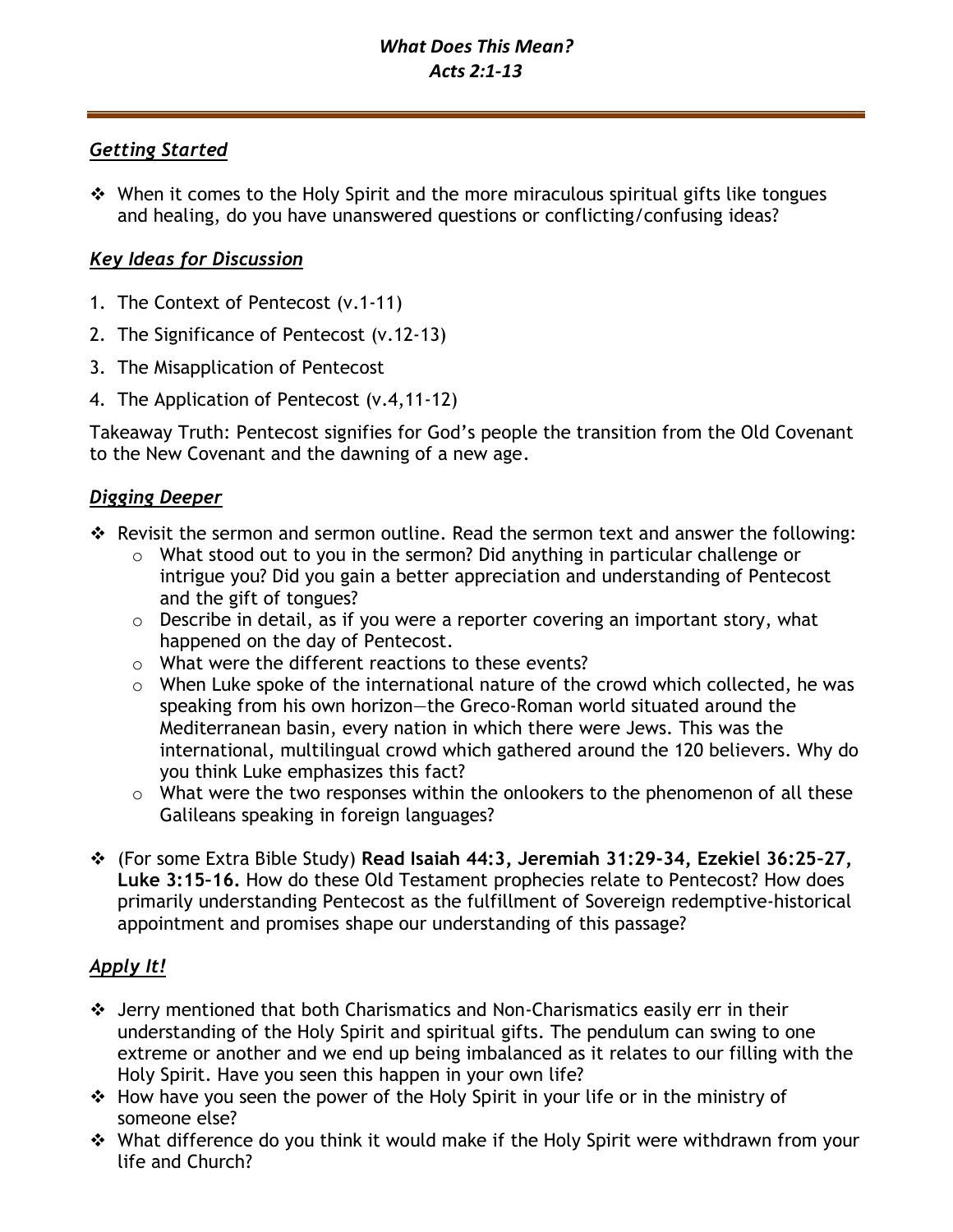# *What Does This Mean? Acts 2:1-13*

- ❖ In Acts, there is always a close connection between the activity of God's Spirit and the proclamation of the gospel. Time and again those who experience the baptism or filling of the Spirit begin immediately speaking with others the truth about God and His Son, Jesus Christ. How vocal are you about the things of God? To what do you ascribe this?
- ❖ Reflect on your prayer habits (and your group's). What specifically and practically can you do this week to emulate the early church in this area?

## *Think About It!*

*Although I think it extremely dangerous to pursue a second blessing attested by tongues, I think it no less dangerous not to pant after God at all, and to be satisfied with a merely creedal Christianity that is kosher but complacent, orthodox but ossified, sound but soundly asleep***. (D.A. Carson)**

Note from Pastor Jerry: For this year's CG questions, group resources and Bible studies from John Stott (Acts Seeing the Spirit at Work), John MacArthur (MacArthur Bible Studies: Acts), Jack Hayford (Kingdom Power) and Max Lucado (Life Lessons from the Book of Acts) are used in addition to original material.